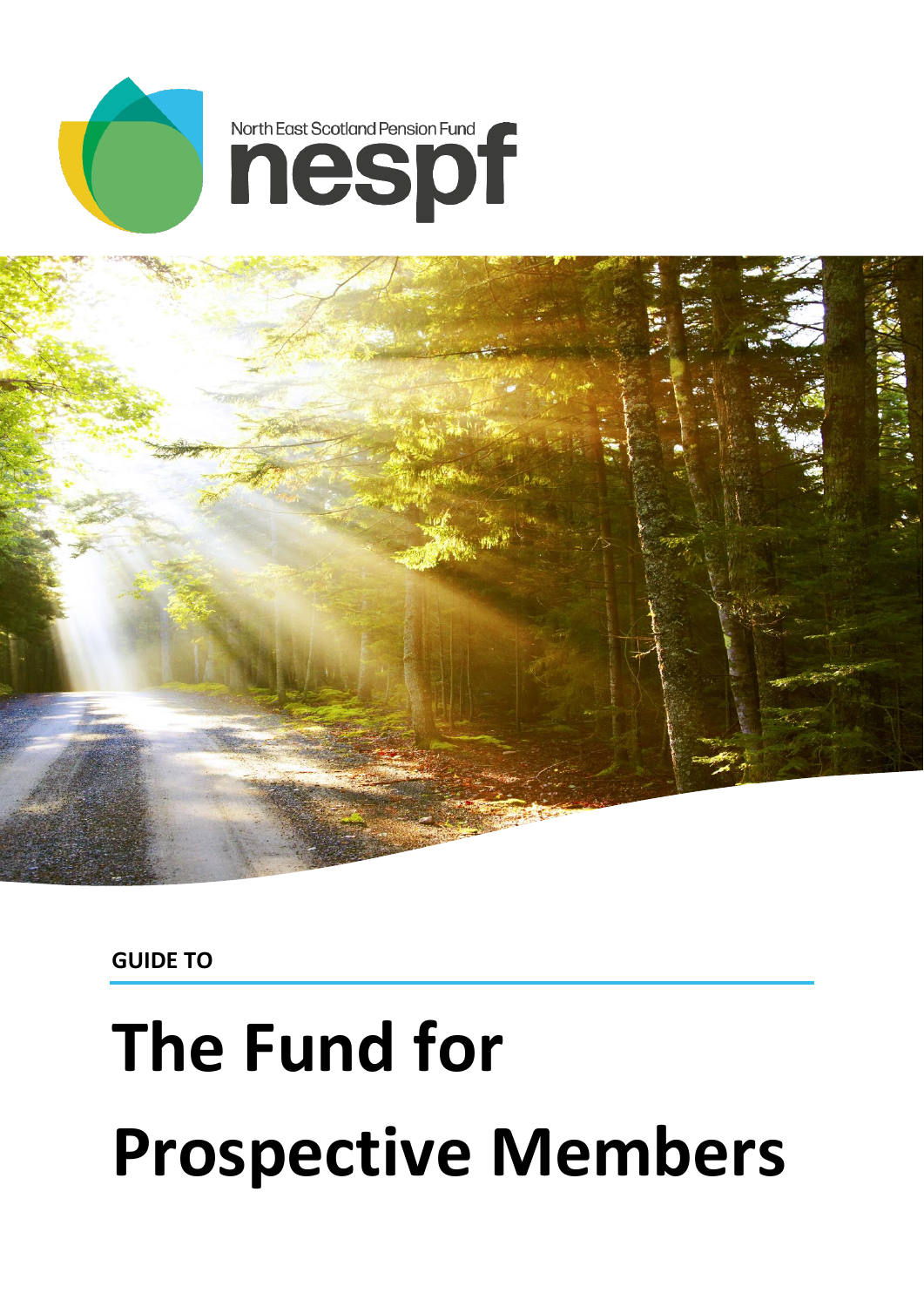*When it's time to retire, will the State Pension be enough? The State Pension only provides a basic level of income so planning ahead is vital to ensure you get the retirement you want. With the Local Government Pension Scheme (LGPS) you have a head start.* 

## **Why Join?**

The LGPS is one of the best ways to plan for retirement with a range of benefits including:

- A secure pension underwritten by Government, making it **guaranteed by law** so you don't have to worry about poor investments or economic downturns affecting your pension
- Your employer pays in too, covering around 2/3rds of the cost of your pension
- You will receive **tax relief** as your pay is taxed after your contributions have been deducted
- Security for your loved ones with pensions are available for a spouse or partner, and any eligible children in the event of your death
- An additional tax-free lump sum of 3 x salary should you die in service
- **Options to pay more or less** you can boost your pension by paying more or if you need to, you can reduce your contributions
- Option to convert some of your pension for a **tax-free cash lump sum** when you retire
- A pension which keeps up with the cost of living, so as prices rise, so too does your pension
- **Early retirement** is available from age 55
- Flexible, ill health and redundancy & efficiency retirements are available too

#### **How Much does it Cost?**

How much it costs depends on how much you earn. If you have more than one job or contract in the LGPS you will have a contribution rate for each position based on how much you earn in that role. Contribution rates are outlined below:

| <b>Rate of Pay</b>                       | <b>Contribution Rates</b> |
|------------------------------------------|---------------------------|
| On earnings up to £23,676                | 5.5%                      |
| On earnings between £23,677 and £30,765  | Between 5.6% and 6.0%     |
| On earnings between £30,766 and £38,635  | Between 6.1% and 6.5%     |
| On earnings between £38,636 and £54,488  | Between 6.6% and 7.5%     |
| On earnings between £54,489 and £61,386  | Between 7.6% and 8.0%     |
| On earnings between £61,387 and £82,194  | Between 8.1% and 9.0%     |
| On earnings between £82,195 and £124,346 | Between 9.1% and 10.0%    |
| On earnings on and above £124,347        | $10.1\%$ and over         |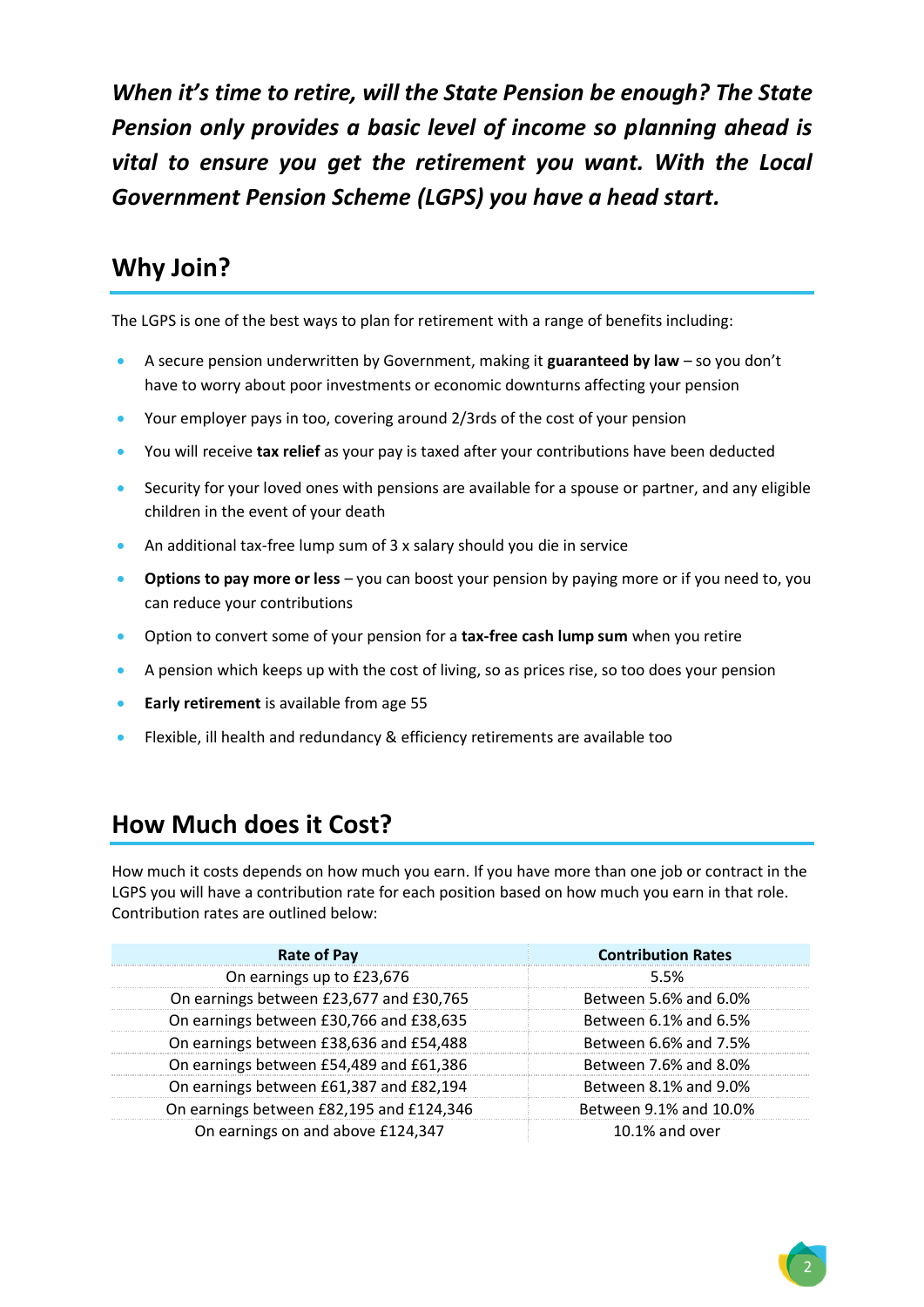**Too expensive?** With the 50/50 option, you can half your contributions. Although you'll only build up half the pension in 50/50, even saving a little will help in the long run.

## **How is your Pension Calculated?**

Every year you build up a pension worth 1/49<sup>th</sup> of your pensionable pay. At the end of every year, on  $31<sup>st</sup>$  March, your benefits are re-assessed against inflation. For example, a member who earned £10,000 would build up £208.08 in pension in their first year in the scheme (i.e. £10,000  $\div$  49). Inflation is then added. The example below shows pension building up over 3 years:



So in this example, if the person retired after 3 years, their annual pension would be **£673.95.** 

#### **When Can You Retire?**

There are a number of different retirement packages available including early retirement, flexible retirement, ill health retirement and redundancy & business efficiency retirement. You can choose to retire any time between age 55 – 75. However, your pension may be reduced if you choose to retire before your Normal Pension Age (NPA). NPA is simply the age you can retire and take your pension in full. In the LGPS your NPA is the same as your State Pension Age (with a minimum age of 65).

You can find out your state pension age at [www.gov.uk/calculate-state-pension](http://www.gov.uk/calculate-state-pension)